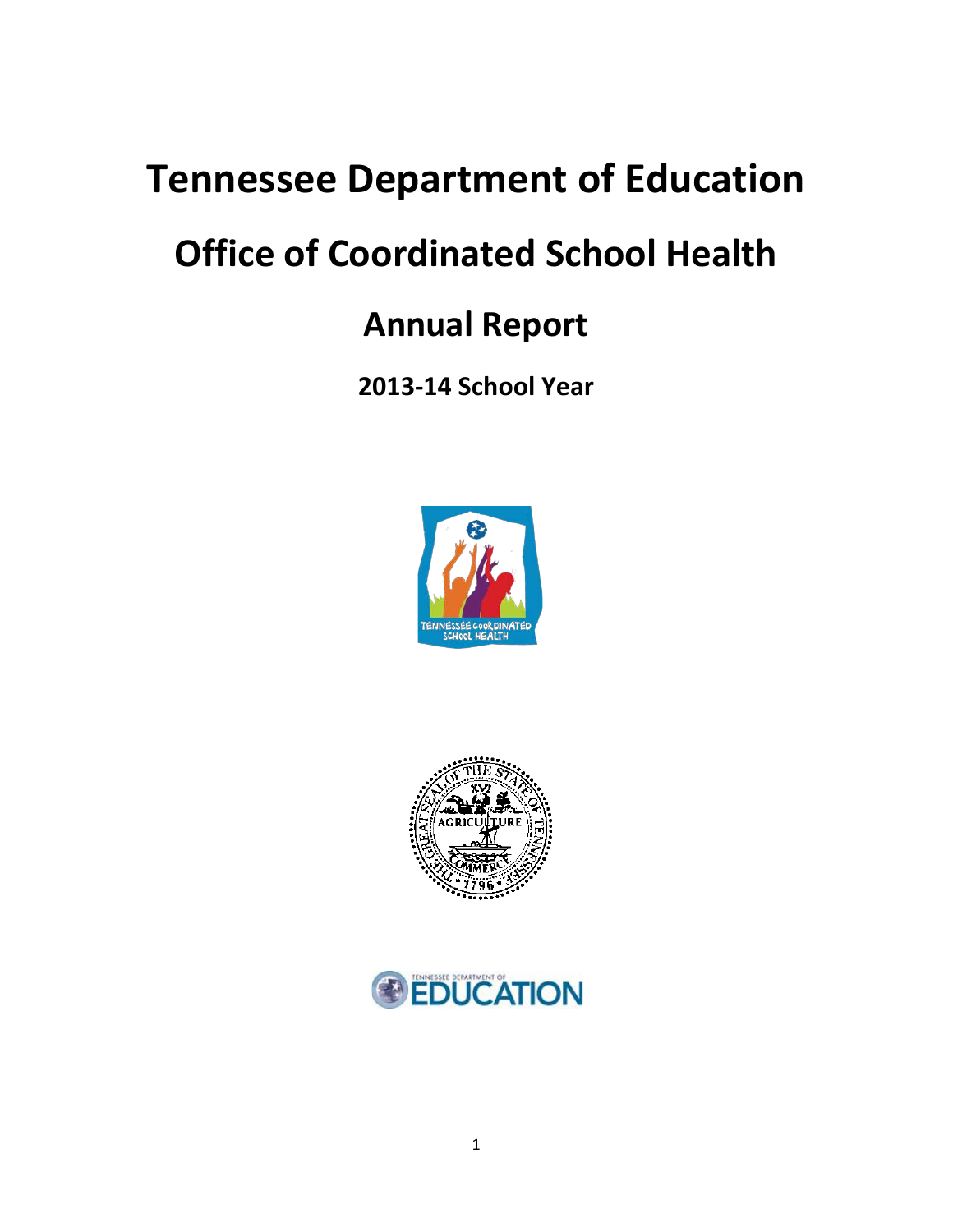### **Tennessee Department of Education**

### **Office of Coordinated School Health**

### **2013-14 Annual Report**

Coordinated School Health (CSH) is an evidenced-based model developed by the Centers for Disease Control and Prevention (CDC) designed to promote healthy school environments so children arrive at school ready to learn. In 2006, Tennessee became the only state in the nation with a legislative mandate and \$15,000,000 in state funding per year to implement CSH in all school districts. CSH funding provides each school district with a full time Coordinator, an assistant and basic materials and resources necessary to develop policies, partnerships and initiatives designed to advance student health and improve academic outcomes. CSH Coordinators address eight components of school health: health education, physical education/physical activity, health services, mental health/ social services, nutrition services, healthy and safe environment, staff wellness and family/community partnerships.

This report provides information on CSH programmatic outcomes and selected student health indicators data for the 2013-14 school year.

According to the Centers for Disease Control and Prevention, "The academic success of America's youth is strongly linked with their health. Health-related factors such as hunger, physical and emotional abuse, and chronic illness can lead to poor school performance.<sup>1</sup> Health-risk behaviors such as early sexual initiation, violence, and physical inactivity are consistently linked to poor grades and test scores and lower educational attainment.<sup>2-4</sup>

In turn, academic success is an excellent indicator for the overall well-being of youth and a primary predictor and determinant of adult health outcomes.<sup>5-7</sup> Leading national education organizations recognize the close relationship between health and education, as well as the need to foster health and well-being within the educational environment for all students.<sup>8-11</sup>

Scientific reviews have documented that school health programs can have positive effects on educational outcomes, as well as health-risk behaviors and health outcomes.<sup>12-13</sup> Similarly, programs that are primarily designed to improve academic performance are increasingly recognized as important public health interventions.14-15

Schools play a critical role in promoting the health and safety of young people and helping them establish lifelong healthy behaviors. Research also has shown that school health programs can reduce the prevalence of health risk behaviors among young people and have a positive effect on academic performance."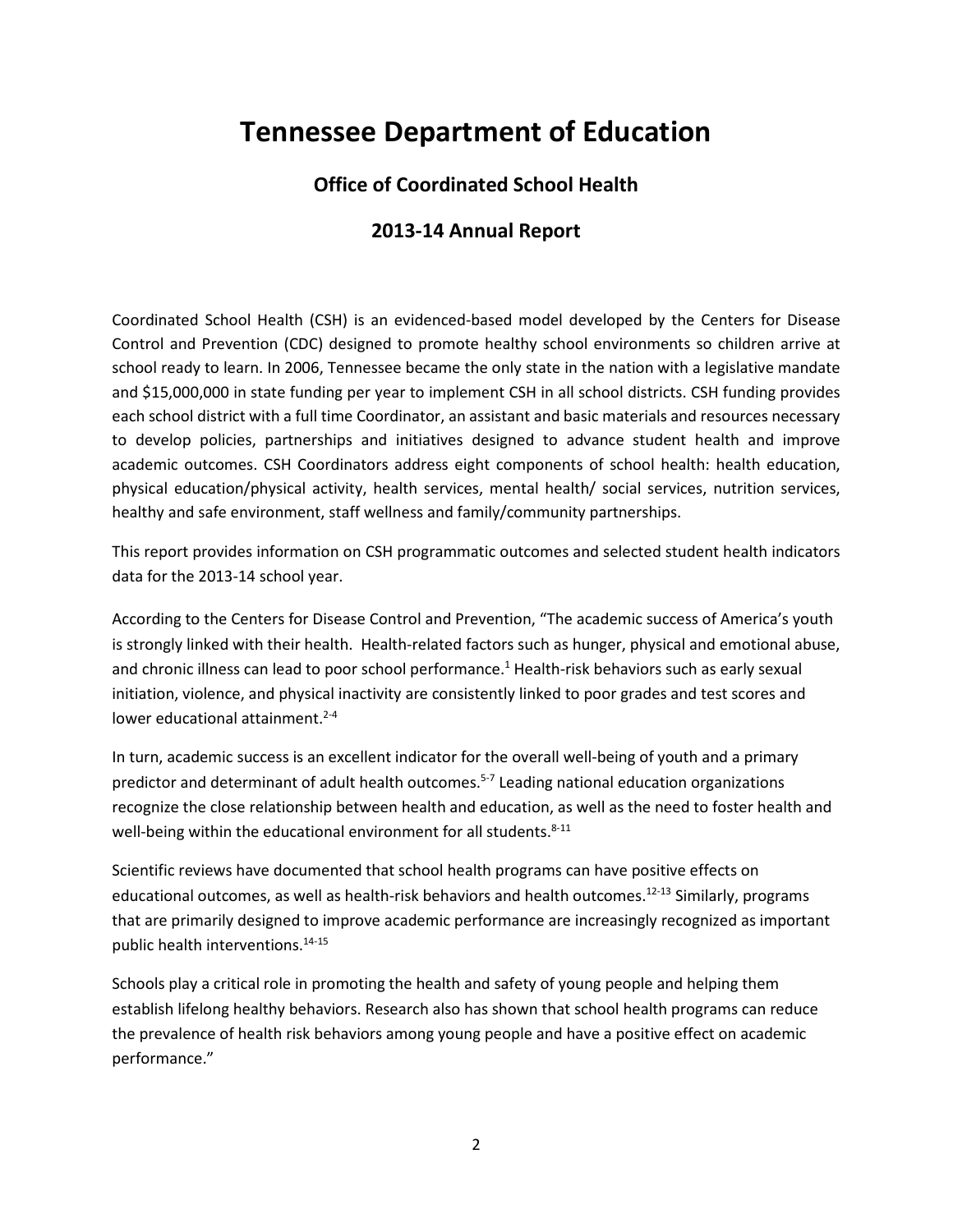#### **WHY COORDINATE SCHOOL HEALTH?**

Historically, school health programs and policies in the United States have resulted, in large part, from a wide variety of federal, state and local mandates, regulations, initiatives, and funding streams. Thus prior to Coordinated School Health implemented statewide in Tennessee, many schools had a "patchwork" of policies and programs with differing standards, requirements, and populations to be served. In addition, the professionals who oversaw the different pieces of the patchwork came from multiple disciplines: education, nursing, social work, psychology, nutrition, and school administration, each bringing specialized expertise, training, and approaches.

Coordinating the many parts of school health into a systematic approach can enable schools to:

- Eliminate gaps and reduce redundancies across the many initiatives and funding streams
- ► Build partnerships and teamwork among school health and education professionals in the school
- Build collaboration and enhance communication among public health, school health, and other education and health professionals in the community
- Focus efforts on helping students engage in protective, health-enhancing behaviors and avoid risk behaviors

#### **TENNESSEE CSH ACCOMPLISHMENTS**

- Tennessee student body mass index (BMI) rates for overweight and obese are declining. BMI rates declined from **41.2 percent** in 2007-08 to **38.5 percent** in 2013-14. Despite these declines, Tennessee has the 5<sup>th</sup> highest childhood obesity rate in the U.S.<sup>17</sup>
- Parent and student partnerships are emphasized in all aspects of CSH. CSH Coordinators have expanded the average number of partners from **21** community partnerships per school district in 2008-09 to **41** community partners in 2013-14. CSH District Coordinators worked with **5,391** different community partners and coalitions during the 2013-14 school year. Also, CSH statewide partnered with **83,939 students** and **18,029 parents**to address school health priorities during the 2013-14 school year. $^{18}$
- ► Percent of school districts with active School Health Advisory Committees (SHAC's) increased from **87%** of all school districts during the 2011-2012 school year to **92%** of all school districts during the 2013-2014 school year. $^{18}$
- ► From the 2007-08 to 2013-14 school years, CSH Coordinators secured an **additional \$142 million**  in health grants and in-kind resources/gifts for Tennessee schools which was used to expand local capacity to address school health priorities.<sup>18</sup>
- According to CDC's Youth Risk Behavior Surveillance (YRBS) survey for high school students, the percentage of Tennessee students who were physically active for a total of at least 60 minutes per day on five or more of the past seven days **increased** from **33.7 percent** in 2005 to **41.4 percent** in 2013.<sup>19</sup>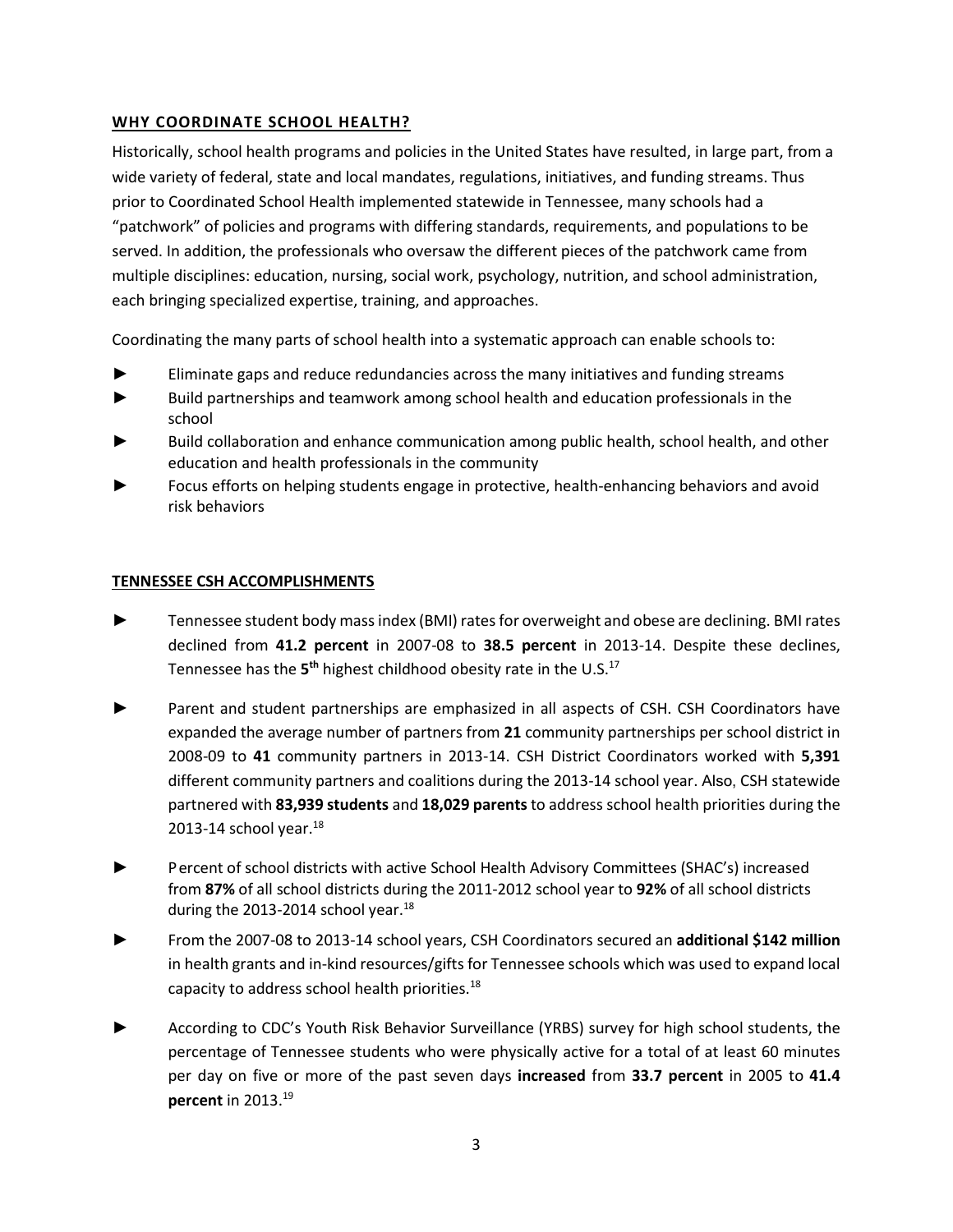- ► During the 2013-14 school year, **158** new district policies/guidelines were approved to address school health concerns. Also, an additional **212** district policies/guidelines were strengthened. 18
- **►** School health goals have been included in School Improvement Plans (SIP) and Tennessee Comprehensive System-wide Planning Process (TCSPP) plans in **71 percent** of all school districts.18
- **►** In 2013-14 over **1.3 million** student health screenings occurred in Tennessee public schools. Of those screened, **126,723** students were referred to a health care provider for additional medical attention through parental notification. This represents a **139 percent** increase over the number of referrals in 2006-07. 18
- **►** At the end of the 2013-14 school year, school districts reported an **85 percent** compliance rate for schools meeting the 90 minute per week student physical activity law.<sup>18</sup>
- ► In 2013-14 there were **3,337,488** student visits to a school nurse with **2,956,744** students returned to class for a student return to class rate of **89%**. 18
- CSH District Coordinators worked with community partners to establish school-based health clinics. The number of school systems with school-based clinics increased from **12** in 2008-09 to **37** in 2013-14 (**208 percent increase**). The number of schools with school-based clinics increased from **54** in 2008-09 to **186** in 2013-14 (**244 percent increase**). There have been **726,613** students served in school clinics during the 2008-09 thru 2013-14 school years. Also, in 2013-14, **3,223** student referrals were made to other health care providers (optometrist, audiologist, pediatrician, etc.) after parental permission was granted.18
- The percent of Tennessee schools that did not sell soda or fruit juice that was not 100 percent juice increased from **26.7 percent** in 2006 to **69 percent** in 2012. 22
- **►** Since the implementation of Coordinated School Health in all Tennessee school districts, CSH district coordinators have used CSH state or federal grant funds along with resources from community partners to provide **467** schools with walking tracks/trails, **289** schools with in-school fitness rooms for students, and **324** schools with new and/or updated playgrounds. <sup>18</sup>
- **►** Seventy-eight percent (**78%**) of all school systems provided staff health screenings during the 2013-2014 school year. $^{18}$

#### **ON-GOING CHALLENGES**

► There are increasing numbers of students attending Tennessee public schools requiring schoolbased health services. The total number of students with selected chronic illnesses or disability diagnoses increased by **85 percent** between 2004-05 and 2013-14. The number of ADHD/ADD diagnoses increased by **133 percent** in these ten years. The number of students diagnosed with asthma increased by **85 percent** and the number of students diagnosed with diabetes increased by **24 percent** during the same time period.20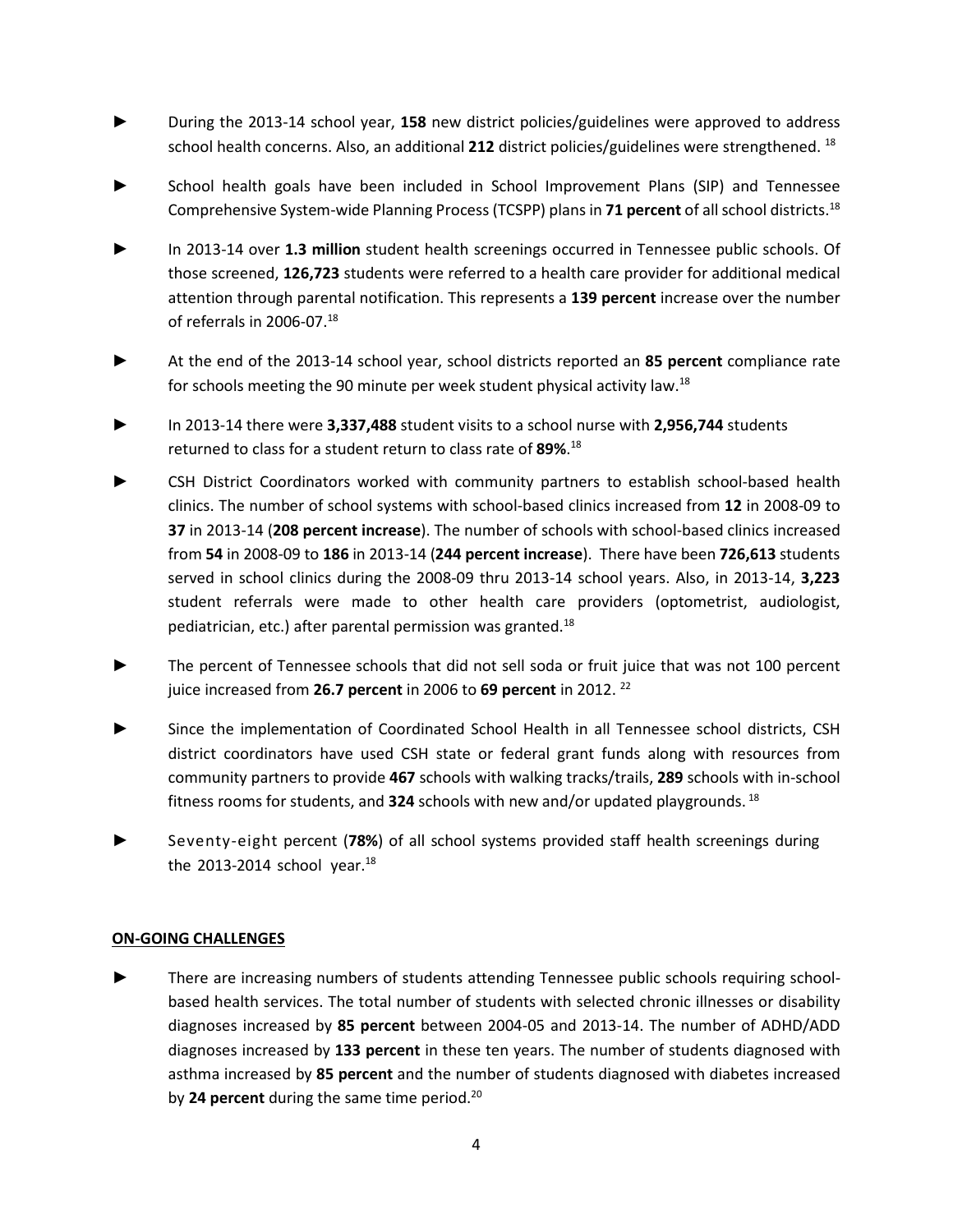- School systems/special schools hire nurses to serve the general and special education student populations. Out of the 1,740 public schools in Tennessee, only **53 percent** or **926** schools employed a nurse full time in their school.
- ► During the 2013-14 school year, **3,279** "911" emergency calls were made in Tennessee public schools. Of these calls, **1,982** (**60 percent**) were made when a nurse was in the school building and **1,297** (**40 percent**) were made when a nurse was **NOT** in the school building.20
- ► During the 2013-14 school year, **25,548** students received an emergency procedure in Tennessee schools. Almost all of the emergency procedures were provided to students for asthma (**56 percent**) and in the "other" category (**43 percent**). The total percentage of students receiving an emergency procedure increased by **238 percent** from 2008-09 to 2013-14.
- Even though Tennessee student body mass index (BMI) rates for overweight and obese are declining, Tennessee has the **fifth** highest childhood obesity rate in the U.S.<sup>17</sup>
- The rate of Tennessee high school students reporting they attended *daily* physical education classes in an average week declined from **29 percent** in 2003 to **22 percent** in 2013. 19

#### **CSH INFRASTRUCTURE**

According to Tennessee State Board of Education Standards and Guidelines for Tennessee's Coordinated School Health initiative the following infrastructure elements must be in place in every school district in order to implement CDC's evidence-based CSH model with fidelity:

Each district will establish a full-time position for a coordinator/supervisor of school health programs at the system level for school systems with 3,000 or more students. School systems with fewer than 3,000 students will establish a position for coordinator/supervisor of school health programs at 50 percent time or more are encouraged to enter into a consortium with other school systems to apply for funding. The coordinator/supervisor position in both cases will be in addition to other school health component staff and school system coordinator/supervisor positions.

The district will establish:

A School Health Advisory Council (SHAC) that includes representative of the school system(s), staff, students, parents, civic organizations, community agencies, the faith community, minority groups and others concerned with the health and wellness of students with at least two-thirds of the members being non-school personnel. The Advisory Council will recommend policies and programs to the school system and also develop and maintain an active working relationship with the county health council.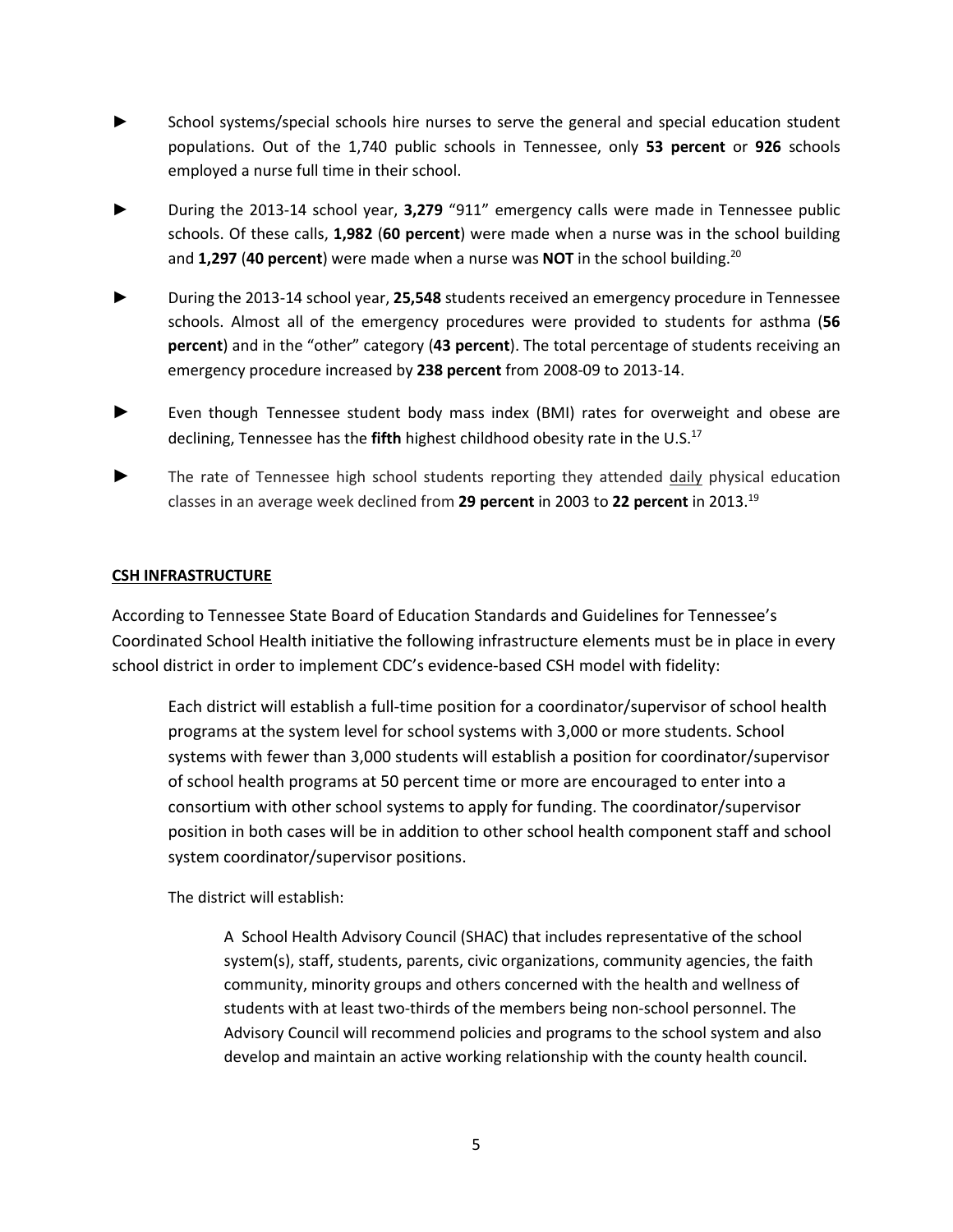A Staff Coordinating Council on School Health for the school system that is representative of all eight components of the coordinated school health program. The Staff Coordinating Council will seek to maximize coordination, resources, services and funding for all school health components.

A Healthy School Team at each school in the system that is representative of all eight components of the coordinated school health program. The team will include the principal, teachers, staff, students, parents and community members with at least onehalf of the team members being non-school personnel. The Healthy School Team will assess needs and oversee planning and implementation of school health efforts at the school site.

Additional district CSH elements:

Develop and maintain local school system policies that address and support a coordinated school health program and each of the integrated components.

Develop and maintain a staff development system for orienting and training administrators, principals, and other school leadership team members that allows for informed decision making in adopting and implementing the coordinated school health program model at the school system and school level.

Develop and maintain a system of assessing and identifying the health and wellness needs of students, families and staff that will be used in developing system policies and strategic plans; school health programs, curriculum and initiatives; and school improvement plans.

Incorporate into all School Improvement Plans (SIP), easy-to-implement and appropriate assessments and surveys, improvement strategies and services, and integrated learning activities that address the health and wellness needs of students and staff.

Identify and obtain additional financial support and program collaboration with community agencies/organizations along with other external financial support to supplement the Basic Education Program (BEP) funding formula and the additional CSH funding provided for the school health program.

Develop and maintain a system and process for annual evaluation of progress and outcomes for the coordinated school health program effort, including the impact on the student performance indicators required by the State Board of Education in TCA 49-1 211(a) (3) and any state designated health outcomes for students and staff.

#### Highlights:

The number of school districts incorporating school health goals into First To The Top (FTTT) district plans increased from **36 percent** in 2011-12 to **54 percent** in 2013-14. 18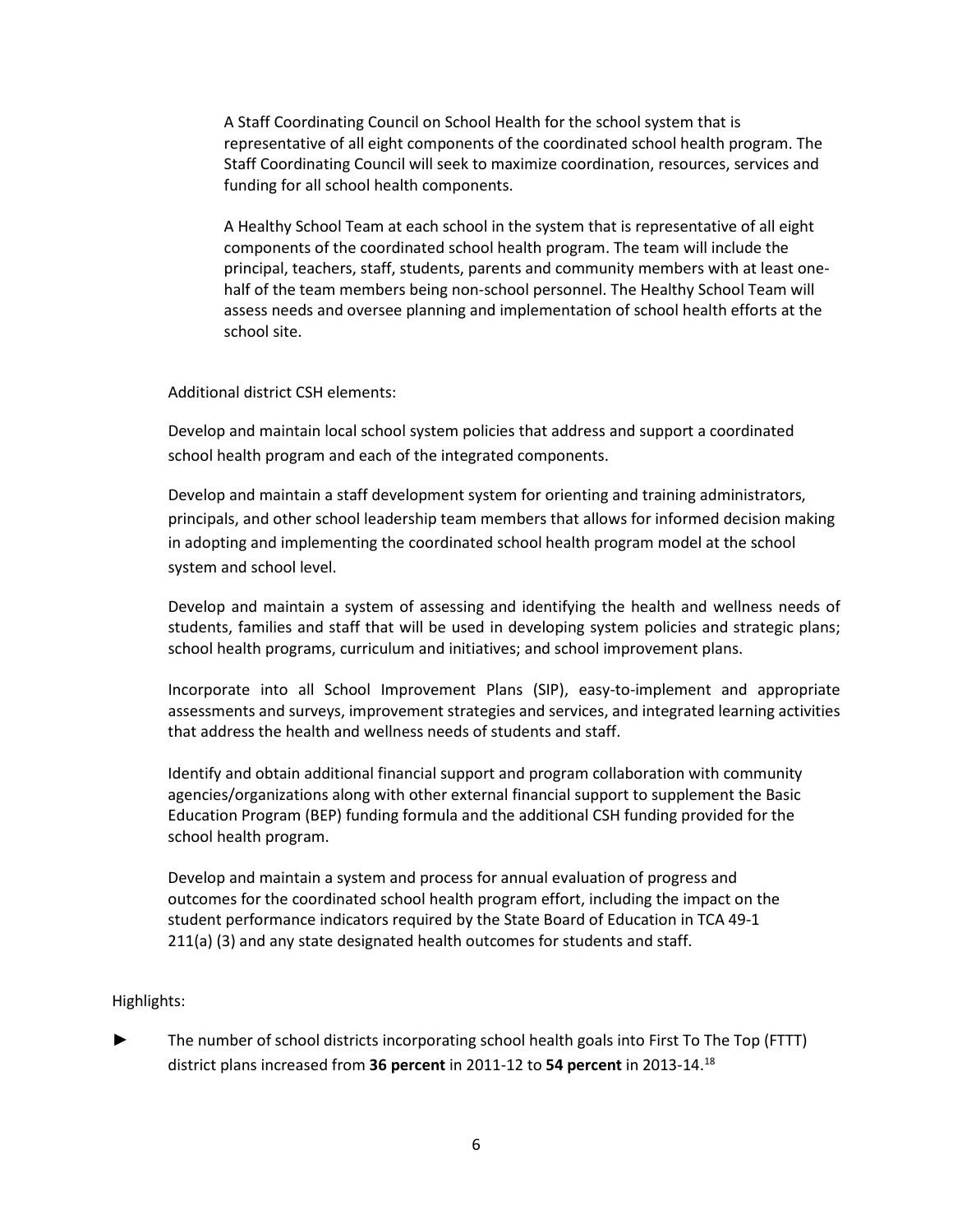- School health goals have been included in the School Improvement Plan (SIP) and Tennessee Comprehensive System-wide Planning Process (TCSPP) plan in **70 percent** of all school districts.18
- ► From 2007-08 to the 2013-14 school year, CSH Coordinators secured an **additional \$142 million** in health grants and in-kind resources/gifts for Tennessee schools which was used to expand local capacity to address school health priorities.<sup>18</sup>
- The percent of school districts with active School Health Advisory Committees (SHAC) has increased slightly from **87 percent** of all school districts during the 2011-12 school year to **88 percent** of all school districts during the 2013-14 school year.<sup>18</sup>
- ► Healthy School Teams were actively functioning in all schools in **77 percent** of all school districts. 18

#### **HEALTH SERVICES**

Health services are provided and/or supervised by school health nurses to appraise, protect, and promote the health of students. These services include assessment, planning, coordination of services and direct care for all children, including those with special health care needs. Health services are designed and coordinated with community health care professionals to ensure early intervention, access and referral to primary health care services; foster appropriate use of primary health care services; prevent and control communicable disease and other health problems; provide emergency care for student and staff illness or injury; provide daily and continuous services for children with special health care needs; promote and provide optimum sanitary conditions for a safe school facility and school environment; and provide educational and counseling opportunities for promoting and maintaining individual, family and community health.

- ► During the 2013-14 school year, CSH District Coordinators secured **\$9,971,414** in grants, gifts and inkind resources for Tennessee schools to support the delivery of health services to students.<sup>18</sup>
- ► During the 2013-14 school year, **218,606** students in Tennessee public schools had a chronic illness or disability diagnosis. This represents **22 percent** of all Tennessee public school students statewide. Of those students with a diagnosis, the most common diagnoses were asthma (**33 percent**), ADHD/ADD (**21 percent**), and severe allergies (**15 percent**).20
- ► The total number of students with selected chronic illnesses or disability diagnoses increased by **85 percent** between 2004-05 and 2013-14. The number of ADHD/ADD diagnoses increased by **133 percent** in these nine years. The number of students diagnosed with asthma increased by **85 percent** and the number of students diagnosed with diabetes increased by **24 percent** during the same time period.<sup>20</sup>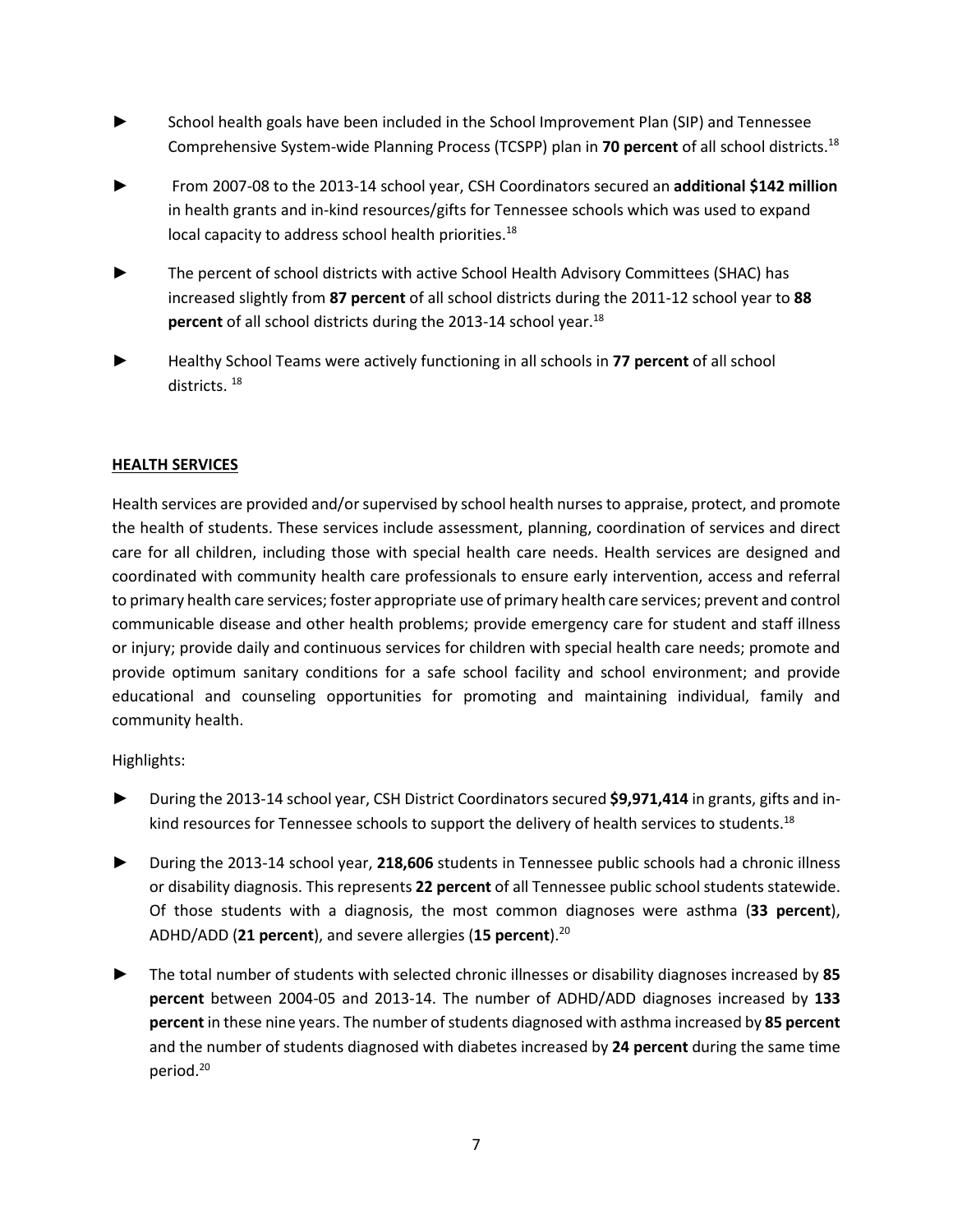Every year, parents of Tennessee public school students are notified by school staff of the availability of free student school health screenings. Why screen students for health concerns? We know healthy children learn better. For example, if a child cannot hear very well it would be very hard for him/her to concentrate on school work. Likewise, if a student cannot see the board then it will be difficult for him/her to comprehend a classroom lesson. When a health concern is identified early through a regular school health screening, steps can be taken to access needed health care so health and academic issues do not develop into serious problems. All parents are given the opportunity to exclude their child from screenings if they wish to not take advantage of this service.

According to the *Tennessee School Health Screening Guidelines***,** students in grades PreK, K, 2, 4, 6 and 8 are screened annually for vision and hearing. Students in grades K, 2, 4, 6 and 8 and one year of high school (usually Lifetime Wellness class) are screened annually for blood pressure and body mass index (BMI) in addition to vision and hearing. School staffs are encouraged to screen students for oral health problems and screen 6<sup>th</sup> grade students for scoliosis. Most school systems/special schools provided vision, hearing, BMI and blood pressure screening for their students. Approximately, **35 percent** of all school districts/special schools provided scoliosis screening and **50 percent** of all school districts/special schools provided some type of dental screening.

- ► During the 2013-14 school years **1,386,811** total school health screenings occurred in Tennessee schools. A school health screening is typically comprised of vision, hearing, body mass index, blood pressure, and with some systems including dental and scoliosis screenings. Of the total number of school health screenings; **23 percent** were vision, another **23 percent** were hearing, and **23 percent** were BMI making up the common types of sub-screens conducted.<sup>20</sup>
- ► Also, **126,723** student referrals were made to a health care provider through parental notification as a result of a school health screening. Most referrals were due to body mass index (BMI) screenings (**39 percent**), vision screenings (**29 percent**) and dental screenings (**14 percent**). 20
- ► The total number of students referred to health care providers increased **139 percent** between 2006-07 and 2013-14. The most significant increase in referrals from 2006-07 to 2013-14 were for body mass index (BMI) (**585 percent**), blood pressure (**468 percent**) and vision (**87 percent**). Referrals decreased for scoliosis (**-4 percent**).20
- School systems/special schools hire nurses to serve the general and special education student populations. Out of the **1,740** public schools in Tennessee, **53 percent** or **926** schools employed a nurse full time in their school. During the 2013-14 school year, **1,365** school nurses worked in Tennessee schools. School systems reported **11 percent** of all school nurses served special education students and **89 percent** served the general school population.20
- ► During the 2013-14 school year, **3,279** "911" emergency calls were made in Tennessee public schools. Of these calls, **1,982** (**60 percent**) were made when a nurse was in the school building and **1,297** (**40 percent**) were made when a nurse was **NOT** in the school building.20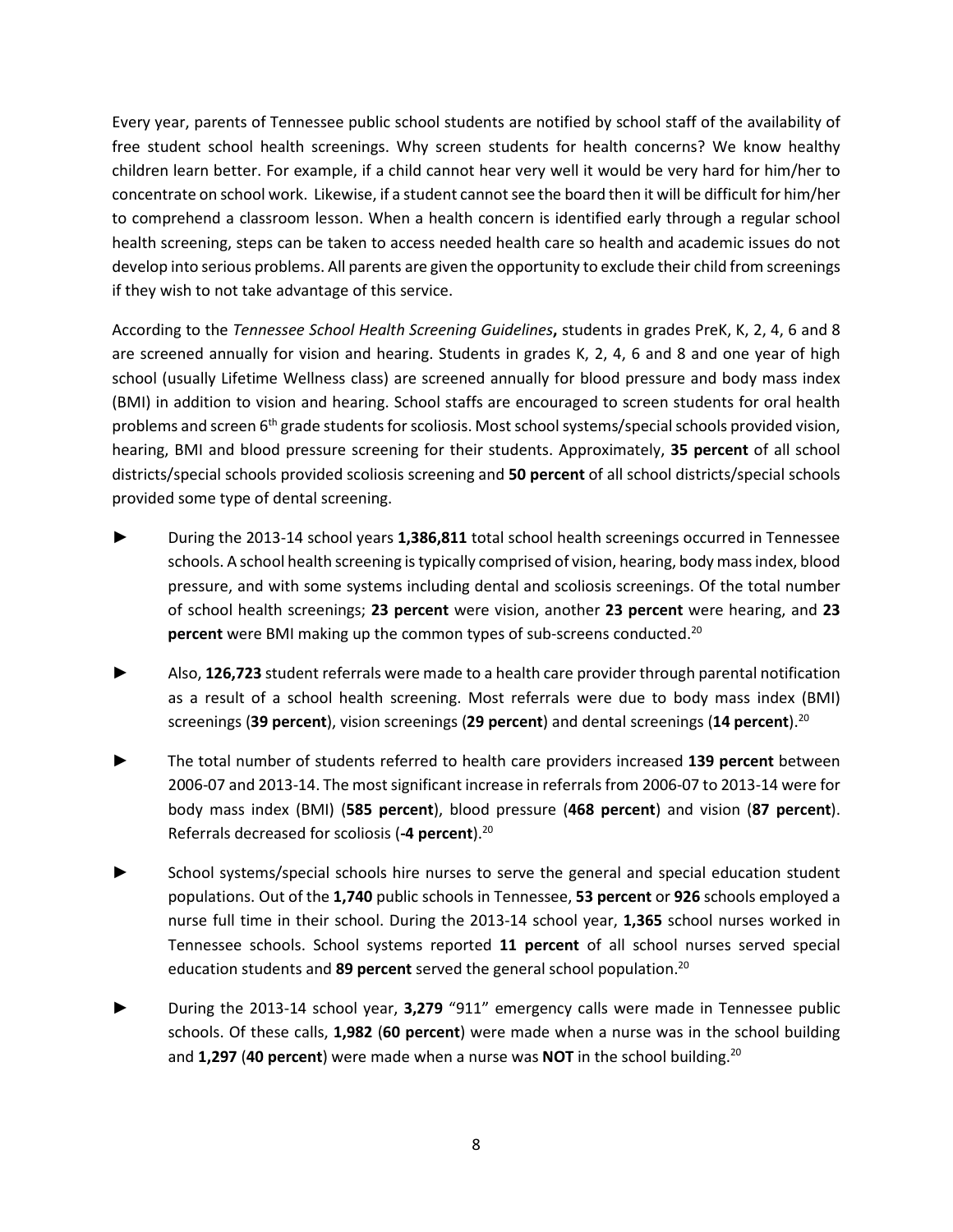- ► The number of schools with school-based clinics increased from **54** in 2008-09 to **186** in 2013-14 (**244 percent increase**). Also, survey respondents said their school districts planned to open **154** new clinics during the 2013-14 school year. Of the **186** schools that provided clinic services in 2013-14, **47 percent** used tele-medicine, **53 percent** provided services to staff as well as students, **39 percent** provided immunizations and **16 percent** provided dental services in the clinics.20
- ► There have been **726,613** students served in school clinics during the 2008-09 through 2013-14 school years. Also, in 2013-14, **3,223** student referrals were made to other health care providers (optometrist, audiologist, pediatrician, etc.) through parental notification. The number of school systems with school-based clinics increased from **12** in 2008-09 to **37** in 2013-14 (**208 percent increase**). 20
- ► During the 2013-14 school year, **64** new health services district policies/guidelines were approved to address school health concerns. Also, an additional **62** health services district policies/guidelines were strengthened.18

#### **PHYSICAL ACTIVITY/PHYSICAL EDUCATION**

Physical education is a planned, sequential pre-k -12 curriculum program that follows national standards in providing developmentally appropriate, cognitive content and learning experiences in a variety of physical activity areas such as basic movement skills; physical fitness; rhythm and dance; cooperative games; team, dual, and individual sports; tumbling and gymnastics; and aquatics. Quality physical education promotes, through a variety of planned individual and cooperative physical activities and fitness assessments, each student's optimum physical, mental, emotional and social development; and provides fitness activities and sports that all students, including students with special needs, can enjoy and pursue throughout their lives.

Physical activity in an educational setting is defined as a behavior consisting of bodily movement that requires energy expenditure above the normal physiological (muscular, cardio-respiratory) requirements of a typical school day. Physical activity in an educational setting includes regular instruction in physical education, co-curricular activities and recess. Physical education classes should be offered with moderate to vigorous physical activity being an integral part of the class. Co-curricular activities include physical activity integrated into areas of the school program—classroom, gymnasium and/or outdoor activity spaces.

Highlights:

Since the implementation of Coordinated School Health in all Tennessee school districts, CSH District Coordinators have used CSH state or federal grant funds and/or community partners to provide **467** schools with walking tracks, **289** schools with in-school fitness rooms for students, and **331** schools with new and/or updated playgrounds.<sup>18</sup>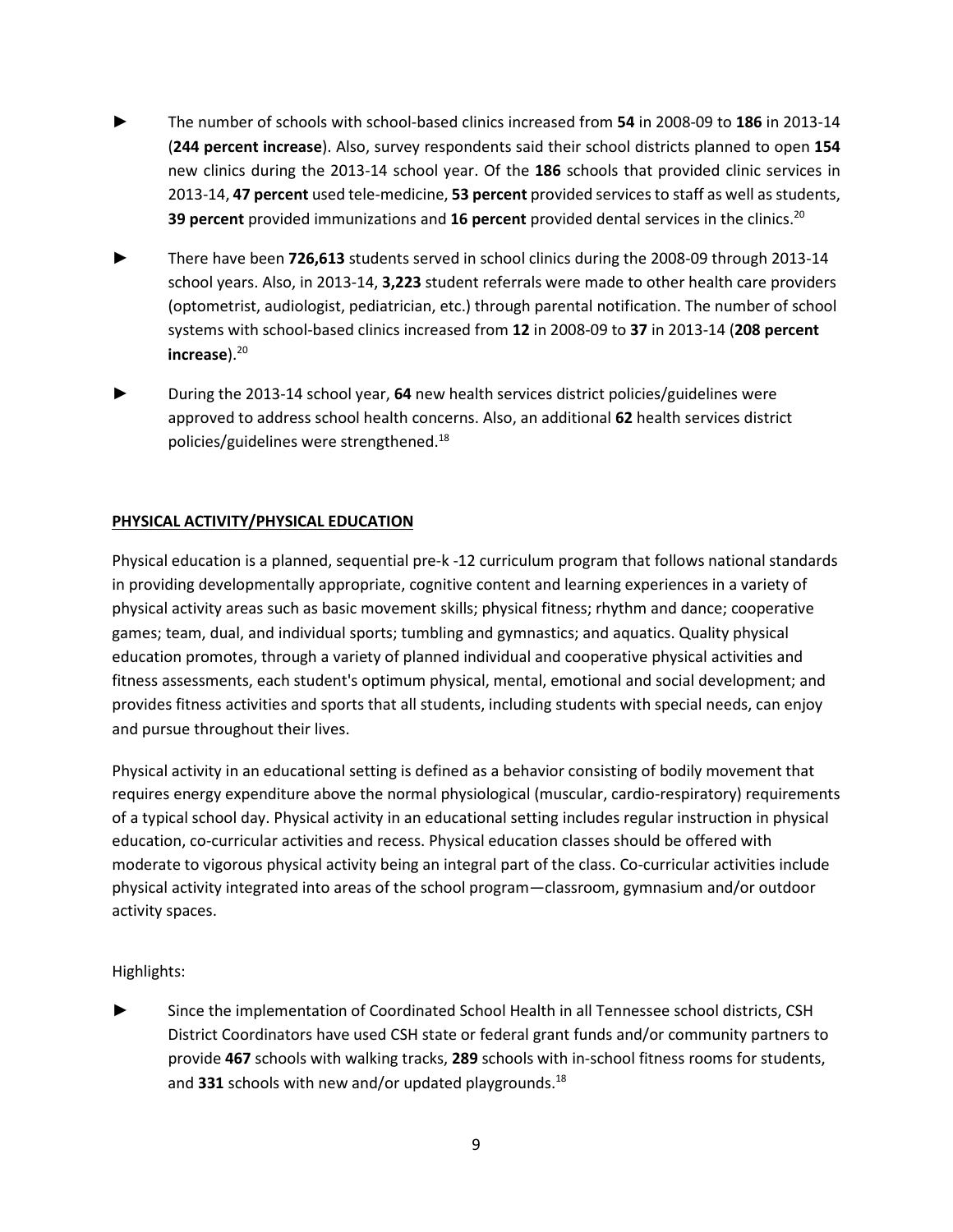- **►** During the 2013-14 school year, CSH District Coordinators either wrote and received federal or state grants or worked with community partners to fund physical education and or physical activity efforts totaling **\$3,759,299** statewide. 18
- The rate of Tennessee high school students reporting they attended daily physical education classes in an average week declined from **29 percent** in 2003 to **22 percent** in 2013. 19
- Since 2005, the percentage of Tennessee high school students reporting they attended physical education classes on one or more days in an average week when in school increased slightly from **37 percent** in 2005 to **40 percent** in 2013. 19
- Between 2005 and 2013 the percentage of Tennessee high school students who reported being physically active for a total of at least 60 minutes per day on five or more of the past seven days increased from **34 percent** to **41 percent**. <sup>19</sup>
- Tennessee's 90-Minute Physical Activity law compliance rate as reported by school districts increased slightly from **84 percent** in 2011-12 to **85 percent** in 2013-14*.* Of these school districts, **63 percent** reported their schools exceeded the minimum requirements of the 90-Minute Physical Activity law.22
- ► During the 2013-14 school year, **28** new physical education/physical activity district policies/guidelines were approved to address school health concerns. Also, an additional **40** physical education/physical activity district policies/guidelines were strengthened.  $^{18}$

#### **NUTRITION SERVICES**

Nutrition services assure access to a variety of nutritious, affordable and appealing meals in school that accommodate the health and nutrition needs of all students. School nutrition programs reflect the U.S. Dietary Guidelines for Americans and other criteria to meet the complete nutrition needs of students. Each school's nutrition program also offers a learning laboratory for classroom nutrition and health education that helps students develop skills and habits in selecting nutritionally appropriate foods, and serves as a resource and link with nutrition-related community services and educational programs.

- CSH District Coordinators monitor types of food and drinks sold in vending machines and a la carte items to ensure compliance with state school nutrition laws. The percent of Tennessee schools that did not sell soda or fruit juice that was not 100 percent juice increased from **26.7 percent** in 2006 to 69 percent in 2012.<sup>21</sup>
- ► During the 2013-14 school year, **100 percent** of all schools in Tennessee reported they were in compliance with the school vending and a la cart law for grades K-8. (TCA §49-6-2307) Also, **205** high schools are voluntarily complying with this law.<sup>18</sup>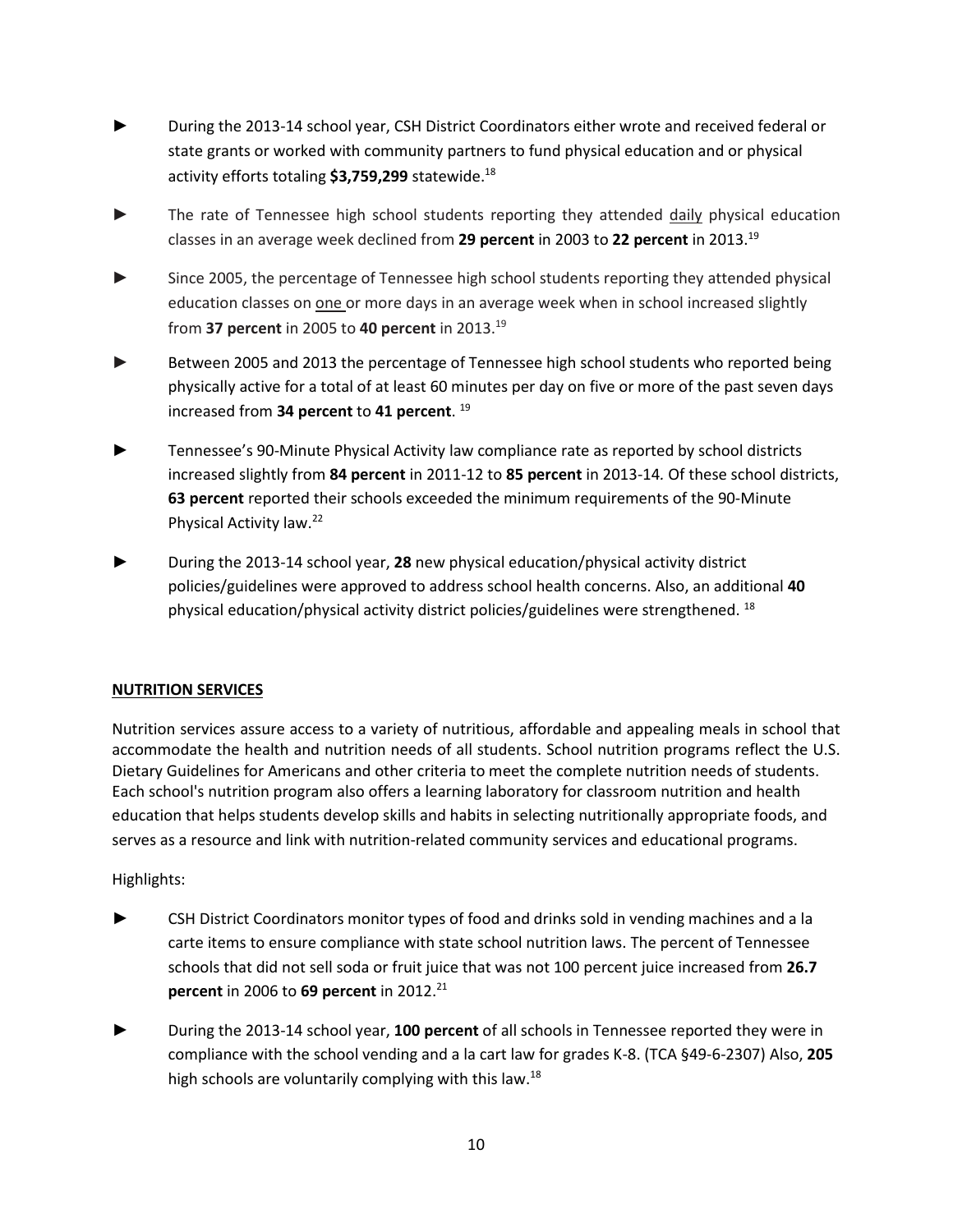- ► CSH District Coordinators reported **673** schools provided universal breakfast programs for all students in 2013-14 school year. $18$
- Also, 252 schools added salad bars during the 2013-14 school year.<sup>18</sup>
- ► Since USDA's Healthier Schools Challenge award program began, **195** Tennessee schools have received a USDA Healthier Schools Challenge Award. Currently, **216** schools are participating in the USDA Healthier Schools Challenge program.<sup>18</sup>
- During the 2013-14 school year, CSH District Coordinators either received federal or state grants or worked with community partners to fund nutrition education programs totaling **\$6,430,992** statewide.<sup>18</sup>
- ► During the 2013-14 school year, **42** new nutrition district policies/guidelines were approved to address school health concerns. Also, an additional **64** nutrition district policies/guidelines were strengthened.<sup>18</sup>

#### **SCHOOL COUNSELING, PSYCOLOGICAL AND SOCIAL SERVICES**

Counseling, mental health, and social services are provided to assess and improve the mental, emotional, and social health of every student. Students receive services such as developmental classroom guidance activities and preventative educational programs in an effort to enhance and promote academic, personal, and social growth. Students who may have special needs are served through assessments, individual and group counseling sessions, crisis intervention for emergency mental health needs, family/home consultation, and/or referrals to outside community-based agencies when appropriate. The professional skills of counselors, psychologists, and social workers, along with school health nurses, are utilized to provide coordinated "wrap around" services that contribute to the mental, emotional, and social health of students, their families and the school environment.

- ► District mental health guidelines and or policies were developed in **nine** school districts during the 2013-14 school year. An additional **21** school districts strengthened existing mental health guidelines and or policies. $18$
- **►** Also, **573** school counselors were provided professional development organized and/or funded by Coordinated School Health this year.<sup>18</sup>
- ► CSH District Coordinators worked with community mental health partners to establish **93** school-based/school-linked clinics to provide behavioral health services for Tennessee students. 20
- During the 2013-14 school year, CSH District Coordinators either received federal or state grants or worked with community partners to fund school counseling or school-based mental health services totaling **\$3,252,479** statewide. 18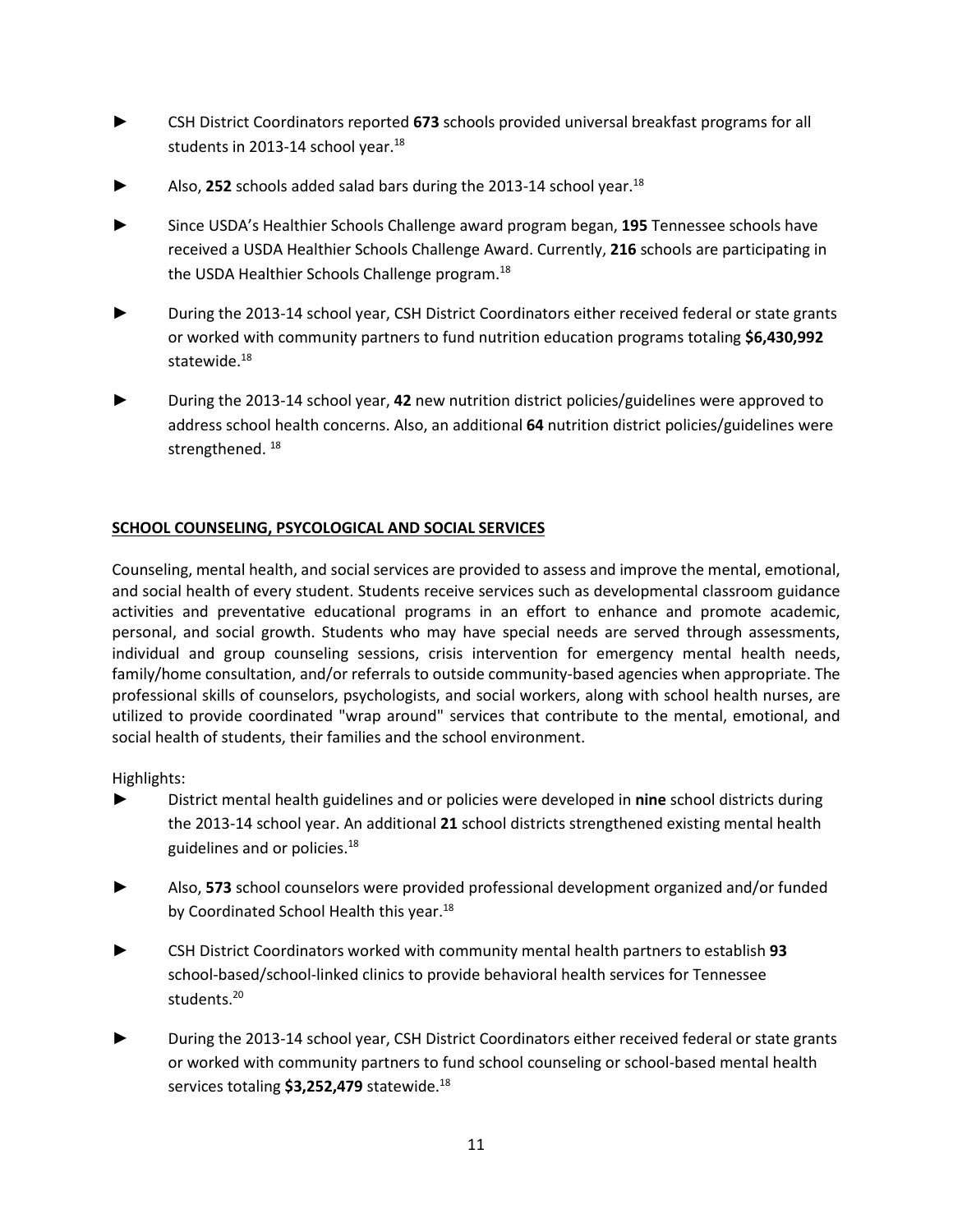#### **HEALTHY SCHOOL ENVIRONMENT**

Healthy school environment concerns the quality of the physical and aesthetic surroundings; the psychosocial climate, safety, and culture of the school; the school safety and emergency plans; and the periodic review and testing of the factors and conditions that influence the environment. Factors and conditions that influence the quality of the physical environment include the school building and the area surrounding it; transportation services; any biological or chemical agents inside and outside the school facilities that are detrimental to health; and physical conditions such as temperature, noise, lighting, air quality and potential health and safety hazards. The quality of the psychological environment includes the physical, emotional and social conditions that affect the safety and well being of students and staff.

#### Highlights:

- ► During the 2013-14 school year, CSH District Coordinators secured **\$3,530,794** in grants, gifts and in-kind donations/services to address improving school environments in Tennessee schools.<sup>18</sup>
- ► The number of schools providing bullying prevention programs to students increased from **744**  schools during the 2011-12 school year to **1,452** schools during the 2013-14 school year.18
- The vast majority of school districts (93 percent) reported all schools have an active Safety Team. Also, most school districts (**96 percent**) reported they have adopted building-level school safety plans regarding crisis intervention, emergency response and emergency management.
- Also, 1,636 schools provided bullying prevention professional development for teachers/staff.<sup>18</sup>
- ► There are now **1,008** schools that have a joint-use agreement of school property with the community.
- ► During the 2013-14 school year, **178** schools conducted the Environmental Protection Agency's "Tools for Schools" environmental assessment program.18
- ► Also, **nine** school districts developed new Healthy School Environment policies/guidelines this school year and 27 districts strengthened existing school environment policy/guidelines.<sup>18</sup>
- Safe Routes to Schools partnerships were established in 182 schools.<sup>18</sup>

#### **HEALTH EDUCATION**

Health education is a planned, sequential, pre K-12 curriculum and program that addresses the physical, mental and emotional, and social dimensions of health. The activities of the curriculum and program are integrated into the daily life of the students and designed to motivate and assist students to maintain and improve their health, prevent disease and reduce health-related risk behaviors. It allows students to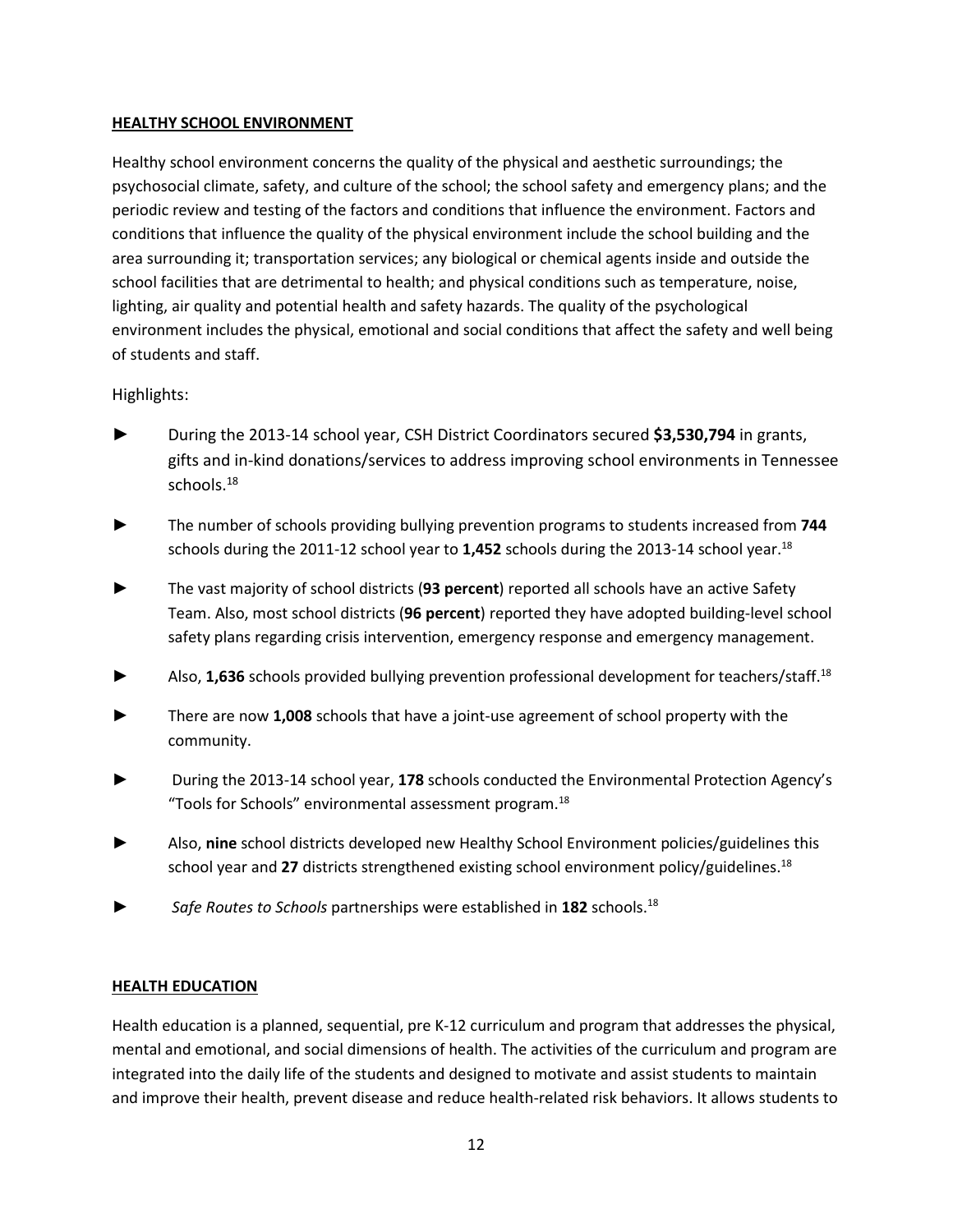develop and demonstrate increasingly sophisticated health-related knowledge, attitudes, skills, and practices. The curriculum and program include a variety of topics such as personal health, family health, community health, consumer health, environmental health, family living, mental and emotional health, injury prevention and safety, CPR, nutrition, prevention and control of disease and substance use and abuse.

#### Highlights:

- ► During the 2013-14 school year, **974** schools provided professional development on comprehensive health education to teachers and staff. Also, **1,714** schools (**99 percent** of all public schools in Tennessee) are using a comprehensive health education curriculum in their schools.<sup>18</sup>
- ► More than a two-thirds of all school districts (**69 percent**) are now providing comprehensive health education for all students. This represents a total of **1,201** schools in Tennessee (**761** elementary schools, **253** middle schools and **187** high schools).18
- *►* During the 2013-14 school year, CSH District Coordinators secured **\$6,887,958** in grants, gifts and in-kind resources to address comprehensive health education in Tennessee schools.<sup>18</sup>
- Also, 16 new health education district policies/guidelines were approved to address school health concerns. Additionally, **28** health education district policies/guidelines were strengthened.<sup>18</sup>

#### **SCHOOL-SITE HEALTH PROMOTION FOR STAFF**

Wellness opportunities such as health assessments, health education and physical fitness activities are provided to all school staff, including the administrators, teachers and support personnel, to improve their health status. These opportunities encourage staff to pursue a healthy lifestyle that contributes to their improved health status, improved morale, and greater personal commitment to the overall coordinated school health program. This personal commitment often transfers into greater commitment to the health of students and serving as positive role models. Health promotion activities conducted onsite improve productivity, decrease absenteeism, and reduce health insurance costs.

- ► During the 2013-14 school year, CSH District Coordinators secured **\$1,214,118** in grants, gifts and in-kind donations/services to support staff wellness programs in Tennessee schools.<sup>18</sup>
- ► During the 2013-14 school year, **92 percent** of all school districts had staff participating in some type of school-sponsored wellness program serving 27,373 staff members.<sup>18</sup>
- ► Also, **99** school-based clinics provided **2,800** school staff with health related services.18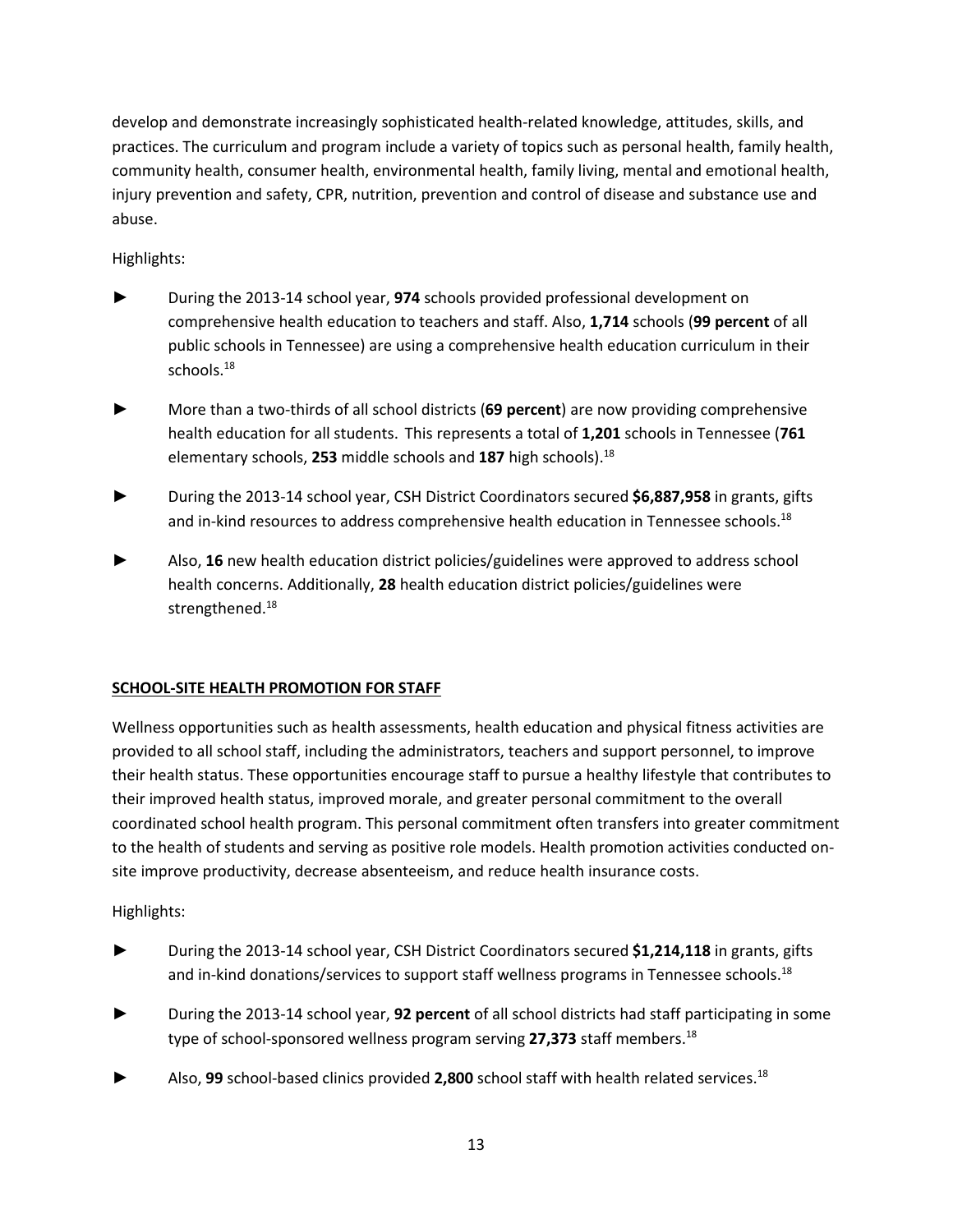Since the implementation of CSH statewide, 314 schools have developed in-school fitness rooms for staff.18

#### **STUDENTS/PARENTS/COMMUNITY PARTNERS**

Involvement of parents, community representatives, health specialists, and volunteers in schools provides an integrated approach for enhancing the health and well being of students both at school and in the community. School health advisory councils, coalitions, and broadly-based constituencies for school health can build support for school health programs. School administrators, teachers, and school health staff in all components actively solicit family involvement and engage community resources, expertise, and services to respond effectively to the health-related needs of students and families.

Highlights:

- ► CSH District Coordinators expanded the average number of partners from **21** community partnerships per school district in 2008-09 to **41** community partners in 2013-14. 18
- ► CSH District Coordinators worked with **5,391** different community partners and coalitions during the 2013-14 school year. $18$
- ► From 2007-08 to the 2013-14 school year, CSH District Coordinators secured **\$4,011,651** in grants and in-kind resources/gifts for Tennessee schools which was used to support student, family and community partnerships in Tennessee public schools.<sup>18</sup>
- ► Almost all school districts (**94 percent**) partnered with their County Health Department during the 2013-14 school year. $^{18}$
- ► Most school districts (**87 percent)** reported they partnered with students to achieve CSH goals. CSH statewide worked with **83,939 students** to address school health priorities during the 2013- 14 school year. $^{18}$
- ► CSH statewide partnered with **18,029** parents to address school health priorities during the 2013-14 school year. $^{18}$
- ► Also**, 58 percent** of all school districts reported they have developed a policy to allow communities to use school buildings/grounds when schools are not in session (joint use agreements).<sup>18</sup>

*Questions regarding this report may be directed to Lori Paisley [\(Lori.Paisley@tn.gov\)](mailto:Lori.Paisley@tn.gov), Associate Director, Office of Coordinated School Health, Tennessee Department of Education.*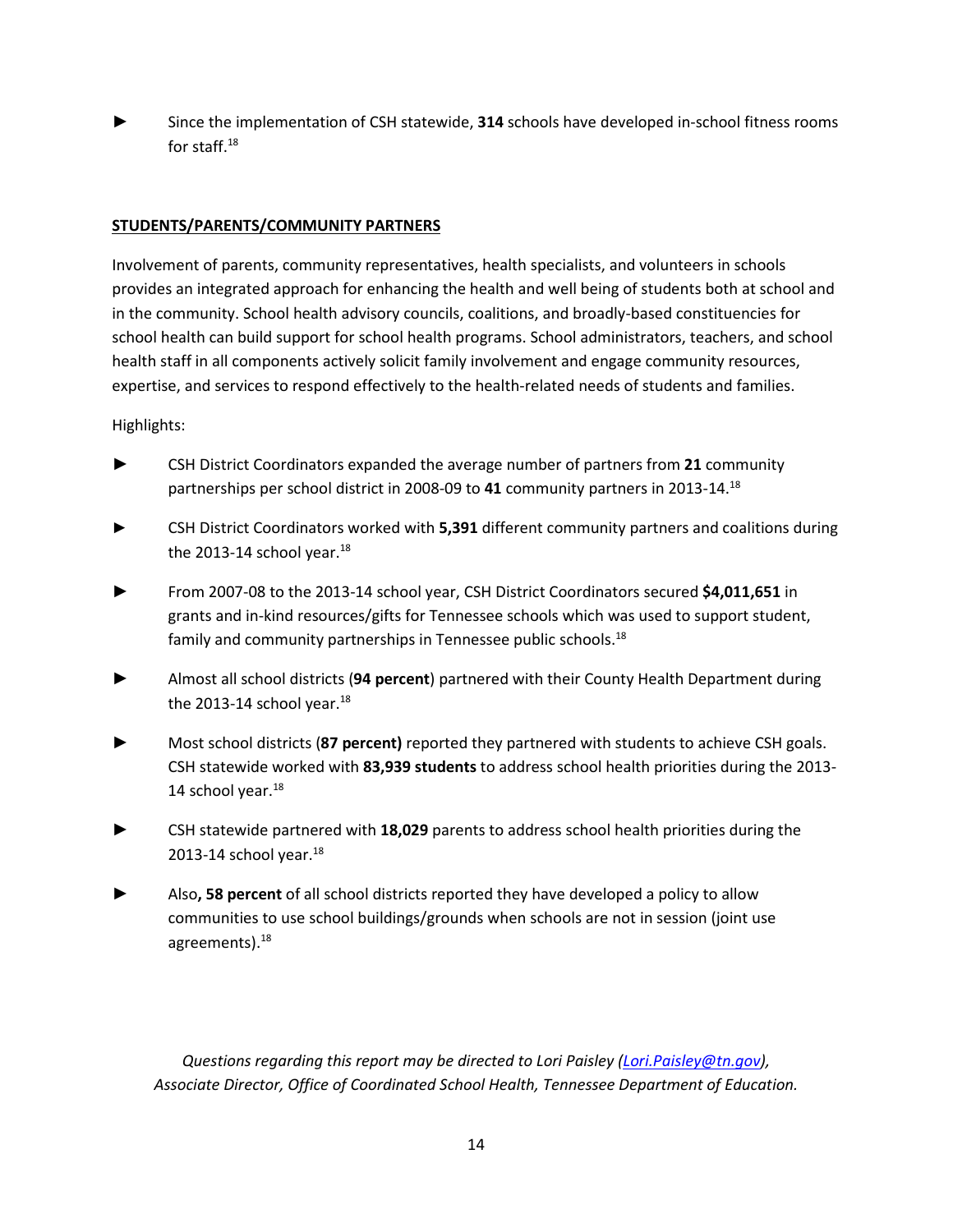#### **REFERENCES**

- 1. Dunkle MC, Nash MA. *Beyond the Health Room*. Washington, DC: Council of Chief State School Officers, Resource Center on Educational Equity; 1991.
- 2. Carlson SA, Fulton JE, Lee SM, Maynard M, Drown DR, Kohl III HW, Dietz WH. Physical education and academic achievement in elementary school: data from the Early Childhood Longitudinal Study. *American Journal of Public Health* 2008; 98(4):721–727.
- 3. Spriggs AL, Halpern CT. Timing of sexual debut and initiation of postsecondary education by early adulthood. *Perspectives on Sexual and Reproductive Health* 2008; 40(3):152–161.
- 4. Srabstein J, Piazza T. Public health, safety and educational risks associated with bullying behaviors in American adolescents. *International Journal of Adolescent Medicine and Health* 2008; 20(2):223–233.
- 5. Harper S, Lynch J. Trends in socioeconomic inequalities in adult health behaviors among U.S. states, 1990–2004. *Public Health Reports* 2007; 122(2):177–189.
- 6. Vernez G, Krop RA, Rydell CP. The public benefits of education. In: [Closing the Education Gap: Benefits](http://www.rand.org/pubs/monograph_reports/2007/MR1036.pdf)  and Costs  $\mathbb{Z}$  [pdf 7[.](http://www.cdc.gov/Other/disclaimer.html)8M] . Santa Monica, CA: RAND Corporation; 1999:13-32.
- 7. National Center for Health Statistics. *Health, United States, 2010: With Special Feature on Death and Dying*. Hyattsville, MD: U.S. Department of Health and Human Services; 2011.
- 8. Council of Chief State School Officers[. Policy Statement on School Health](http://www.ccsso.org/Resources/Publications/Policy_Statement_on_School_Health.html) : 2004.
- 9. National School Boards Association[. Beliefs and Policies of the National School Boards Association](http://www.nsba.org/About/NSBAGovernance/BeliefsandPolicies.pdf) [A] [\[pdf 278K\]](http://www.nsba.org/About/NSBAGovernance/BeliefsandPolicies.pdf) [.](http://www.cdc.gov/Other/disclaimer.html) Alexandria, VA: National School Boards Association; 2009.
- 10. American Association of School Administrators. AASA position statements 区[pdf 61K] . Position statement 3: Getting children ready for success in school, July 2006; Position statement 18: Providing a safe and nurturing environment for students, July 2007.
- 11. ASCD. Making the Case for Educating the Whole Child [2] [pdf 1.9M] . Alexandria, VA: ASCD; 2011.
- 12. Basch CE. Healthier Students Are Better Learners: A Missing Link in School Reforms to Close the Achievement Gap. *Equity Matters*: Research Review No. 6. New York: Columbia University; 2010.
- 13. CDC. The Association Between School-Based Physical Activity, Including Physical Education, and Academic Performance. Atlanta, GA: U.S. Department of Health and Human Services; 2010.
- 14. Freudenberg N, Ruglis J. [Reframing school dropout as a public health issue.](http://www.cdc.gov/pcd/issues/2007/oct/07_0063.htm) *Preventing Chronic Disease* 2007; 4(4):A107.